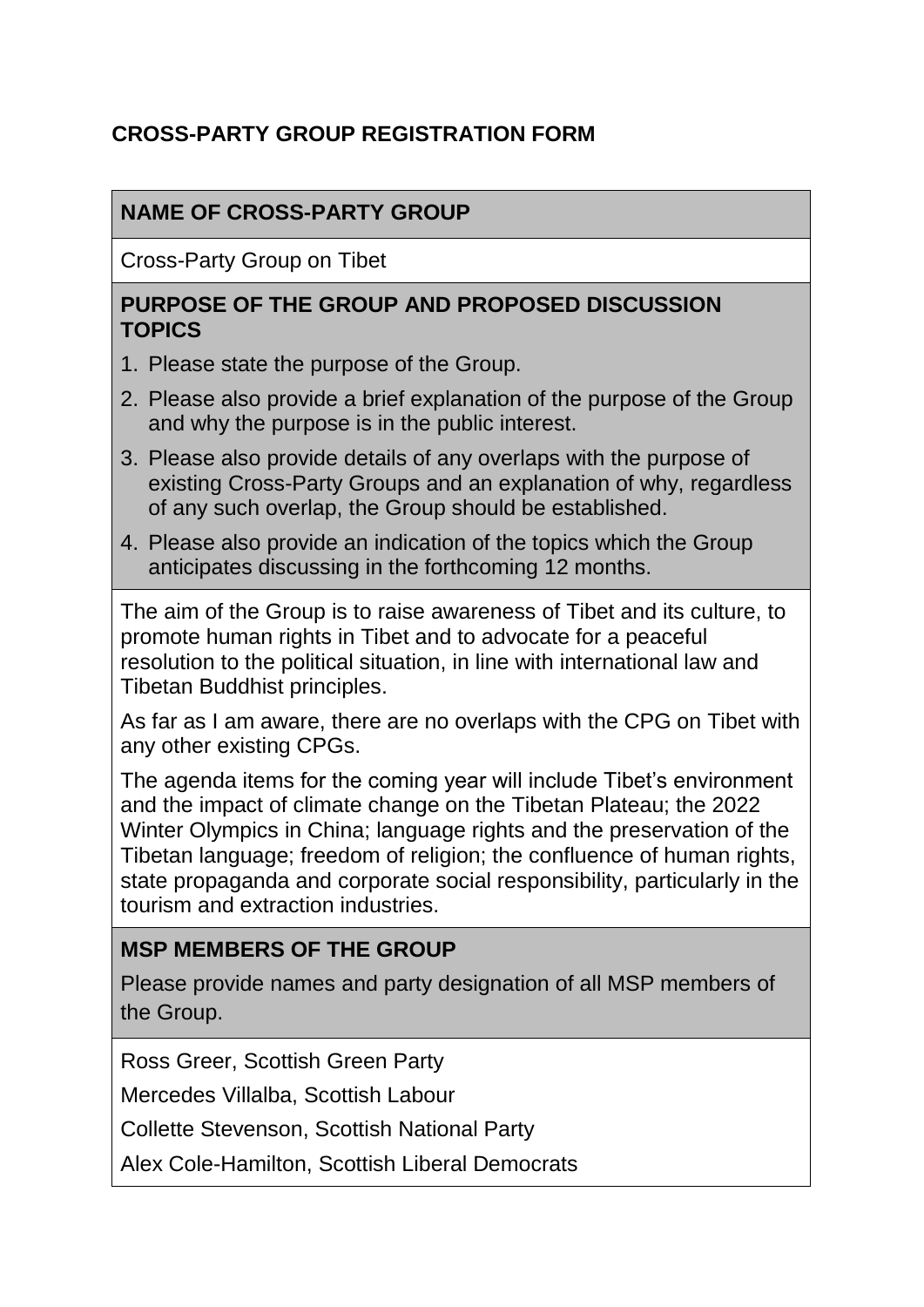Rhoda Grant, Scottish Labour

# **NON-MSP MEMBERS OF THE GROUP**

For organisational members please provide only the name of the organisation, it is not necessary to provide the name(s) of individuals who may represent the organisation at meetings of the Group.

| <b>Individuals</b> | Eleanor Byrne Rosengren                |
|--------------------|----------------------------------------|
|                    | Linda Fabiani                          |
|                    | <b>Victor Spence</b>                   |
|                    | Linda Hendry                           |
|                    | Mike Lean                              |
|                    | <b>Jill Sudbury</b>                    |
|                    | Mark Watson                            |
|                    | Roger Eames                            |
|                    | Ron Scrimgeour                         |
|                    | <b>Martin Mills</b>                    |
| Organisations      | <b>Office of Tibet</b>                 |
|                    | <b>Free Tibet</b>                      |
|                    | <b>Tibet Watch</b>                     |
|                    | Scottish Centre for Himalayan Research |
|                    | University of Aberdeen                 |
|                    | <b>International Tibet Network</b>     |

# **GROUP OFFICE BEARERS**

Please provide names for all office bearers. The minimum requirement is that two of the office bearers are MSPs and one of these is Convener – beyond this it is a matter for the Group to decide upon the office bearers it wishes to have. It is permissible to have more than one individual elected to each office, for example, coconveners or multiple deputy conveners.

|             | Co-Convener Ross Greer MSP |
|-------------|----------------------------|
| Co-Convener | Mercedes Villalba MSP      |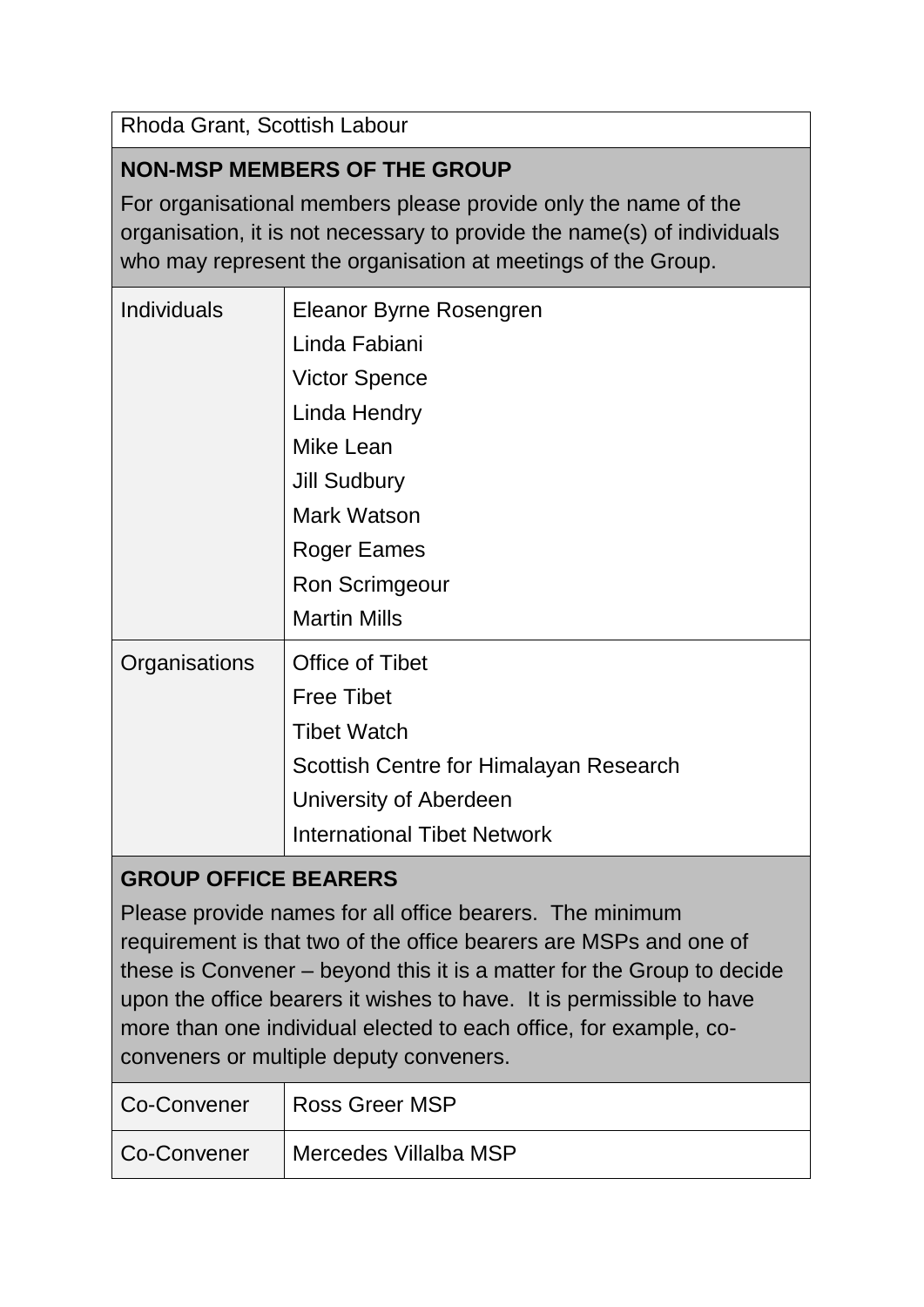| Secretary        | Eleanor Byrne-Rosengren |
|------------------|-------------------------|
| <b>Treasurer</b> | <b>Roger Eames</b>      |

#### **FINANCIAL BENEFITS OR OTHER BENEFITS**

Please provide details of any financial or material benefit(s) the Group anticipates receiving from a single source in a calendar year which has a value, either singly or cumulatively, of more than £500. This includes donations, gifts, hospitality or visits and material assistance such as secretariat support.

n/a

## **SUBSCRIPTION CHARGED BY THE GROUP**

Please provide details of the amount to be charged and the purpose for which the subscription is intended to be used.

n/a

#### **CONVENER CONTACT DETAILS**

| <b>Name</b>              | <b>Ross Greer</b>                                                       | Mercedes Villalba                                                            |
|--------------------------|-------------------------------------------------------------------------|------------------------------------------------------------------------------|
| Parliamentary<br>address | MG.21<br><b>The Scottish Parliament</b><br>Edinburgh<br><b>EH99 1SP</b> | T <sub>1.03</sub><br>The Scottish Parliament<br>Edinburgh<br><b>EH99 1SP</b> |
| Telephone<br>number      | 0131 348 6347                                                           | 0131 348 6390                                                                |

|  | STATEMENT ON COMPLIANCE WITH THE CODE OF CONDUCT |  |  |
|--|--------------------------------------------------|--|--|
|--|--------------------------------------------------|--|--|

I declare that the Cross-Party Group on Tibet is constituted and will comply with the terms of Section 6 of the Code of Conduct for Members of the Scottish Parliament.

|     |          | Signe   Ross.Greer.msp@parliame   Mercedes.Villalba.msp@parliam |
|-----|----------|-----------------------------------------------------------------|
| l d | Int.scot | $ $ ent.scot                                                    |